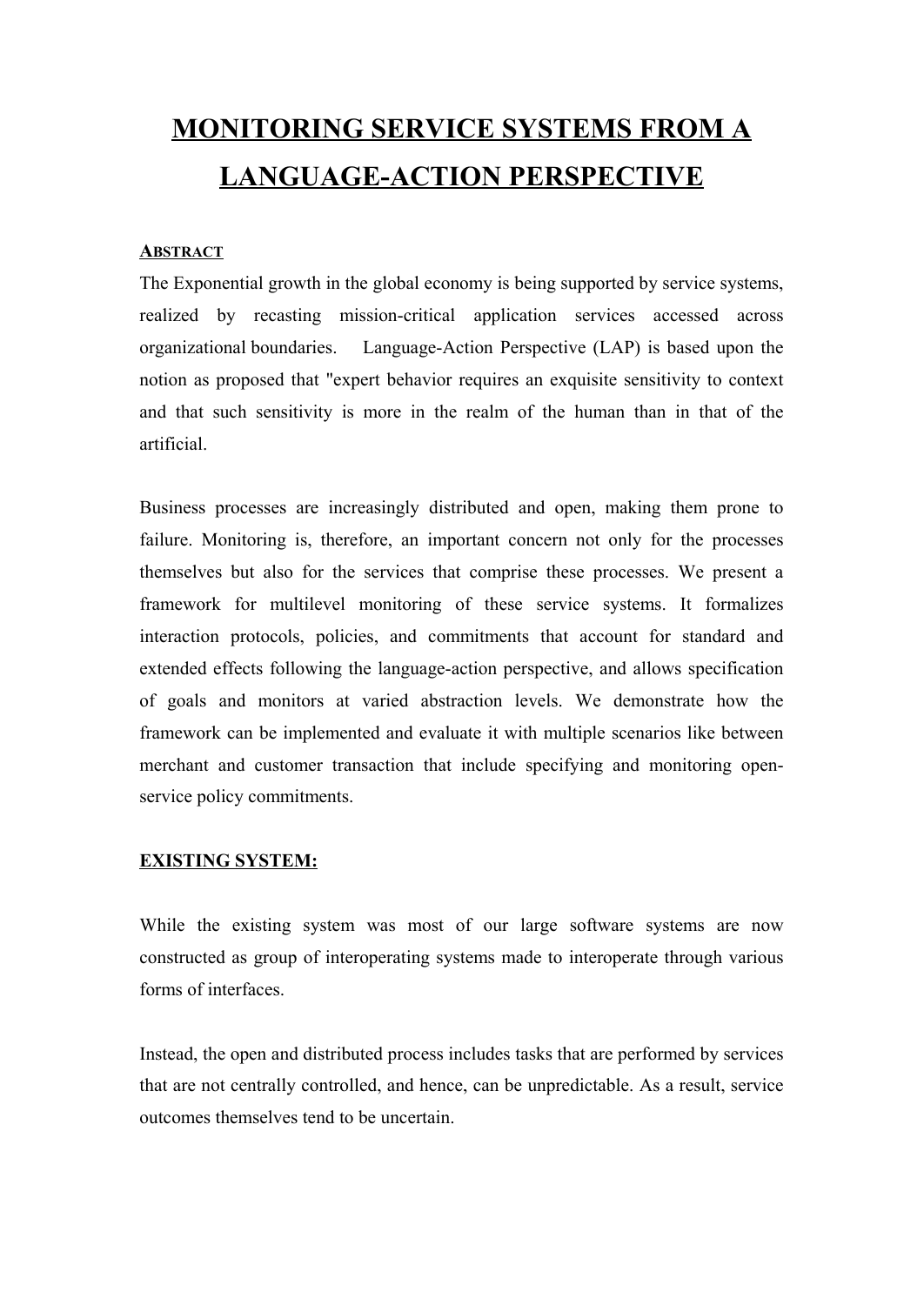#### **Disadvantage:**

- $\triangle$  Although, we can conceive these large service systems, we have trouble building them.
- $\triangle$  Anecdotal accounts of systems integration efforts points to failures and underscore the need to address the underlying cause:
- ❖ Rapidly Changing Environmental forces.

### **PROPOSED SYSTEM:**

- $\checkmark$  The goal of this research is to develop a framework for monitoring such service systems. To establishes its feasibility, and evaluates it with scenarios and comparisons against existing proposals.
- $\checkmark$  It monitoring the software systems is closely tied to the monitoring of requirements and how they are realized in software.
- $\checkmark$  If observes and analyzes the behavior of another (target) system, that determining qualities of interest, such as satisfaction of the target system's requirements.

## **ADVANTAGE:**

- $\checkmark$  Where well-specified business processes with service to perform tasks are advanced changes such as stability, feasibility, predictability.
- $\checkmark$  We develop the contribution as an extension to prior work in monitoring, establish its feasibility and demonstrate it with multiple scenarios.
- $\checkmark$  Service systems build upon the basic idea of software as a service that allows legacy and new applications to declare their capabilities in a machine-readable format.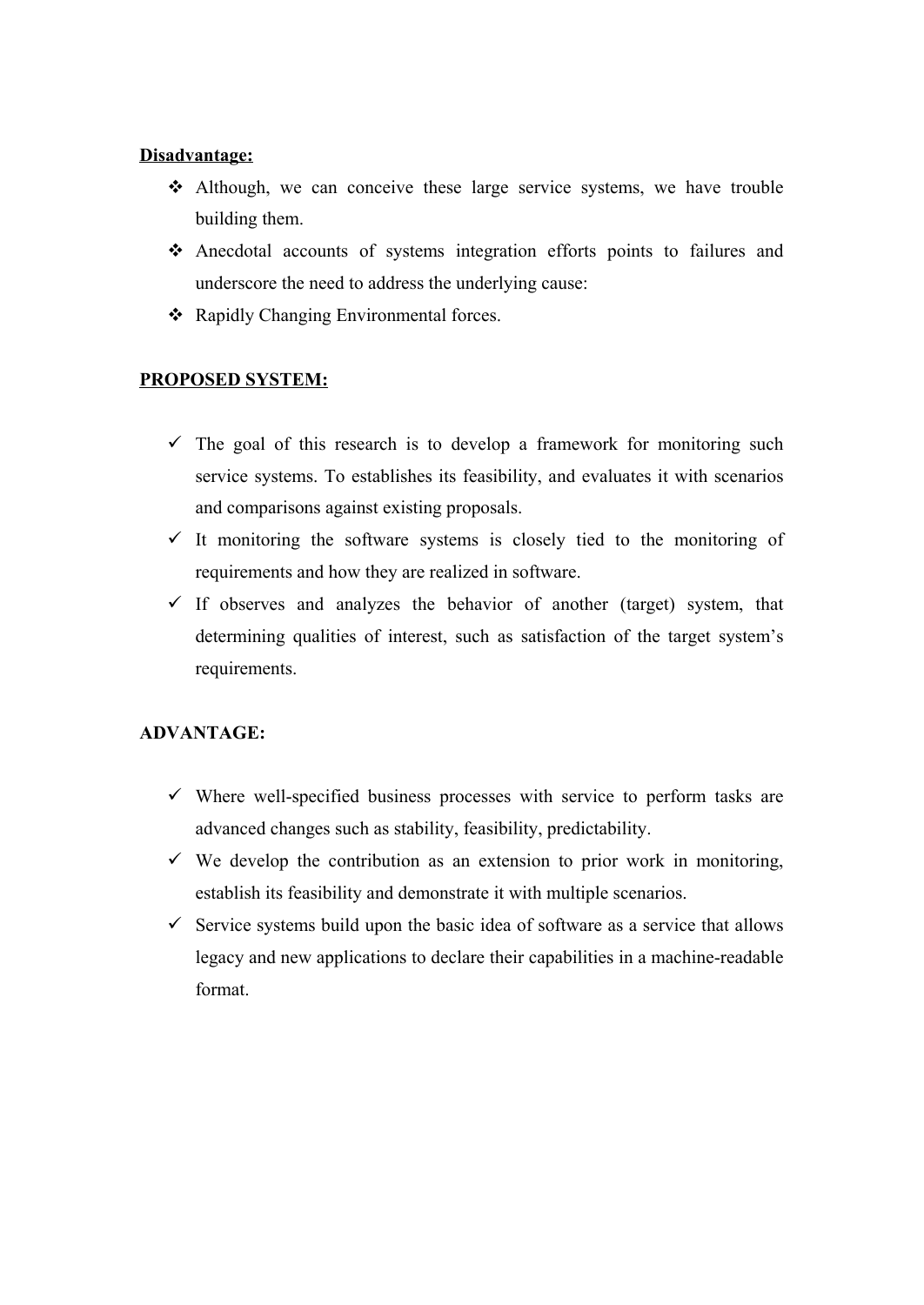## **ARCHITECTURE:**



## **MODULES:**

• Customer Details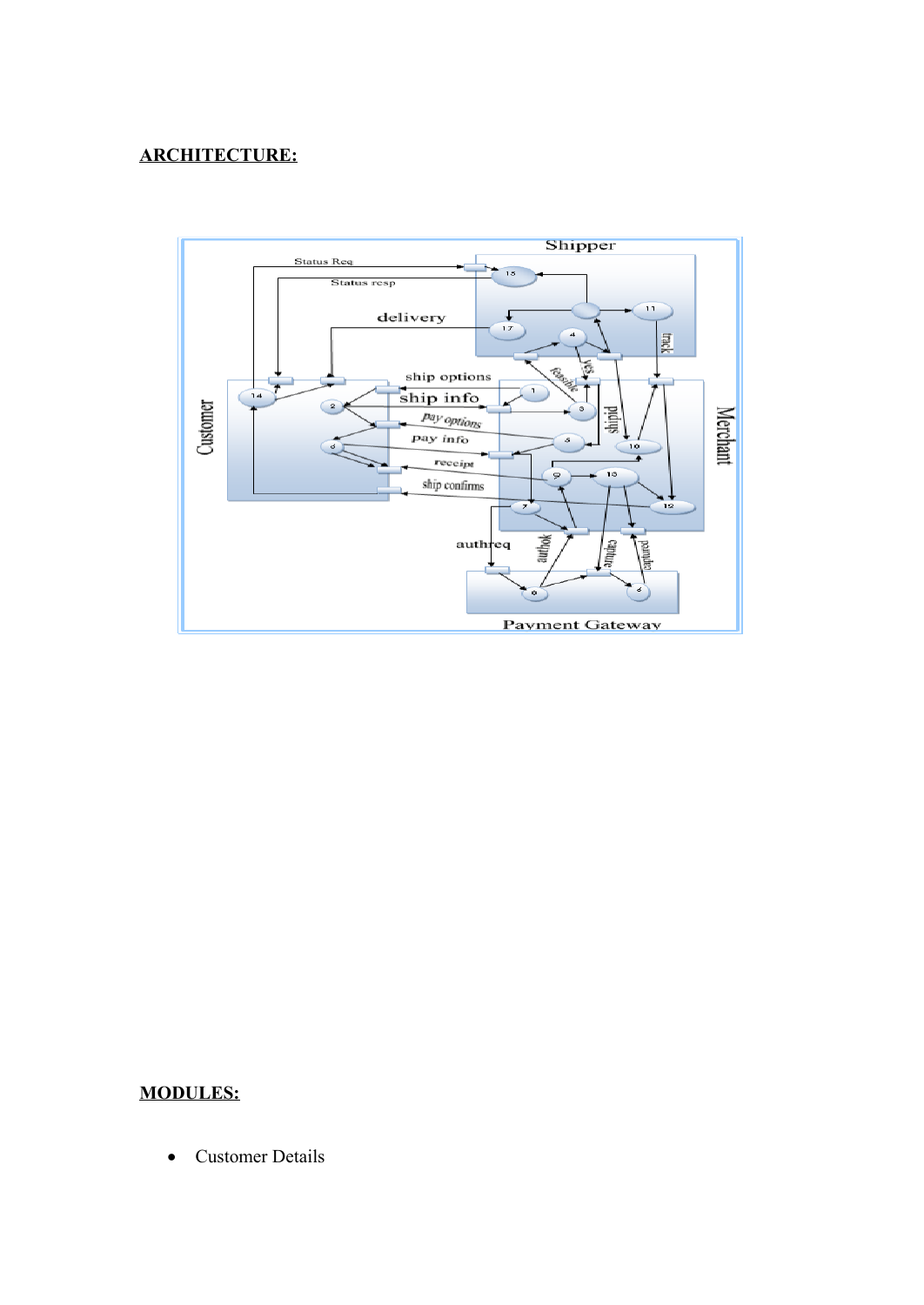- Merchant Details
- Loan Approved
- **Shipping Process**
- Payment Gateway

#### **Customer Details:**

In this module the details about various Customers are maintained and each has a unique id. And includes about various Merchants are maintained and each has a unique id. The Customer select best merchant and then send quote to that merchant Mail account. And also send his particulars and conditions.

#### **Merchant Details:**

As same as, in this module the details about various Merchants are maintained and each has a unique id. The merchants receives item ID, consults its policy for quoting and sends the quote price itemprice, and receives either accept-quote or reject-quote.

#### **Loan Transaction:**

In this module the authentication of the Customer's to be checked their quotation and items are monitored. Then, Loan Approver Confirm his account and quotation to be authorized/unauthorized. If, the customer to be authorized person the loan to be sanction to that specific customer. When unauthorized customer loan to be rejected.

#### **Shipping Process:**

The Shipper who transports the physical items to the Customer from Merchant within the given date. And they know the conditions and commitments of both customer and merchants. He gets the orders from merchants and sends to that particular customer.

#### **Payment Gateway:**

Merchants who authorize the Customer Payments for his Purchase order. The customer who pays the money to his account. After payer sends payment information, eventually payer receives receipt. After payer commits to order, payer pays for order.

## **Algorithm:**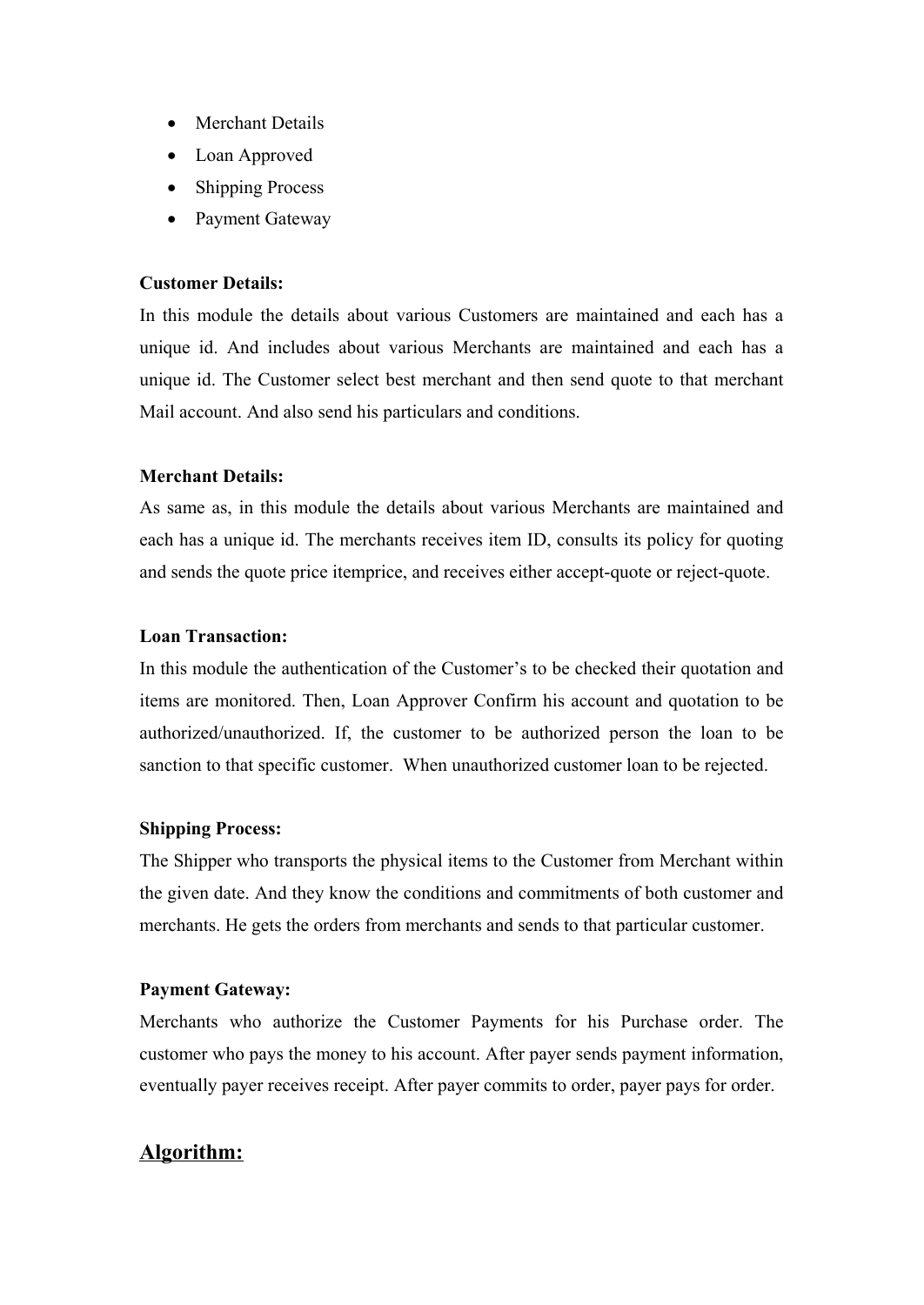#### *LINEAR TEMPORAL LOGIC (LTL) ALGORITHM:-*

It can be used to prove properties when the set of states reachable from an initial state in a system module is finite.

We can distinguish two levels of specification:

- · A *system specification* level, provided by the rewrite theory specified by that system module which defines the behavior of the system, and
- A *property specification* level, given by some property (or properties)  $\varphi$  that we want to state and prove about our module.

An interaction protocol is defined as the "Rules of Engagement" among interacting participants. Therefore, include:

- 1) Specificity
- 2) Semantic
- 3) Composability

In Specificity represent interactions among services. That is domain independent. (e.g. for shipment , may be domain-dependent.)

In Semantic concern is semantic content. i.e., the nature of the interactions. (Request - Reply mechanism). (e.g., destination, payment info) to capture content. The message itself may capture the semantics to distinguish actions, such as direct, inform, cancel, and others.

Finally, composability is concerned with how a designer might specify the process by combining protocols.

## **System Requirements:**

## **Hardware Requirements:**

| $\div$ System    | Pentium Iv 2.4 GHz |
|------------------|--------------------|
| $\div$ Hard Disk | $80$ GB            |
| ❖ Monitor        | 15 VGA Color       |
| $\div$ Mouse     | Logitech           |
| Ram              | 512 Mb             |
|                  |                    |

## **Software Requirements:**